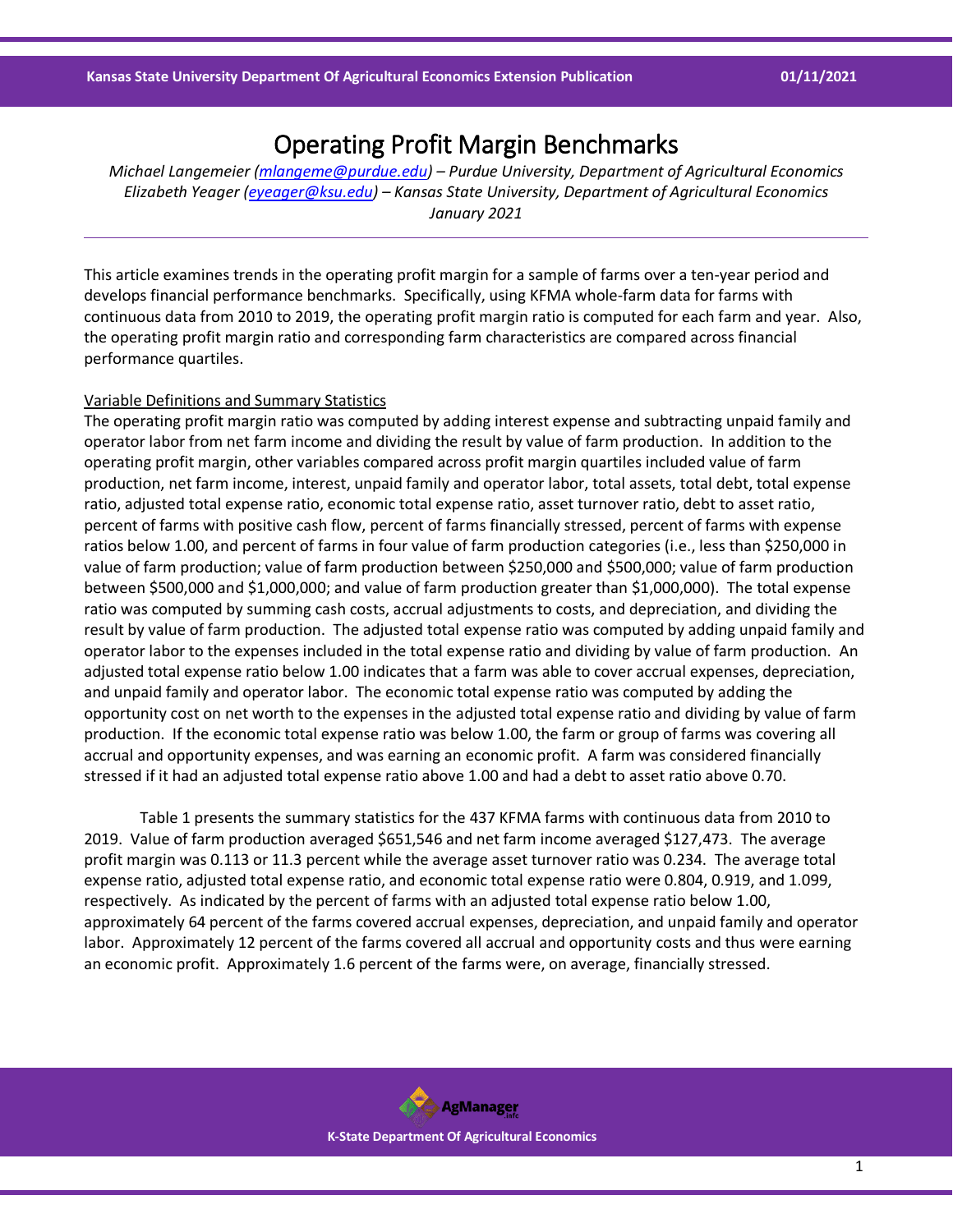Source: Kansas Farm Management Association 2019 Databank.

## Profit Margin Quartiles

Table 2 presents the summary statistics for each profit margin ratio quartile. These tables were created using ten-year average data for each farm. The first quartile represents farms in the bottom quartile while the fourth quartile represents farms in the top quartile. The farms in the top profit margin quartile had an average operating profit margin ratio of 0.218 or 21.8 percent. In contrast, the farms in the bottom profit margin quartile had an average operating profit margin ratio of -0.094. The farms in the bottom profit margin quartile had relatively high expense ratios. In fact, none of the farms in the bottom profit margin quartile were able to cover accrual expenses, depreciation, and unpaid family and operator labor, and only 77 percent of the farms covered accrual expenses and depreciation (i.e., had a total expense ratio below 1.00). Though their performance was relatively low, only 3.6 percent of the farms in the bottom quartile were financially stressed. All of the farms in the top quartile covered accrual expenses, depreciation, and unpaid family and operator labor. Moreover, approximately 35 percent of the farms in the top profit quartile earned an economic profit. The farms in the top profit margin quartile tended to be larger than the farms in the bottom quartile. However, there were farms in each farm size category in the top quartile.

**Table 1. Summary Statistics for 437 KFMA Farms with Continuous Data from 2010-2019.**

| Item                                                             | Average     |
|------------------------------------------------------------------|-------------|
| Value of Farm Production (VFP)                                   | \$651,546   |
| Net Farm Income                                                  | \$127,473   |
| Interest                                                         | \$21,132    |
| Unpaid Family and Operator Labor                                 | \$74,742    |
| <b>Total Assets</b>                                              | \$2,781,375 |
| <b>Total Debt</b>                                                | \$503,823   |
| <b>Total Expense Ratio (TER)</b>                                 | 0.804       |
| Adjusted Total Expense Ratio (ATER)                              | 0.919       |
| Economic Total Expense Ratio (ETER)                              | 1.099       |
| <b>Operating Profit Margin Ratio</b>                             | 0.113       |
| <b>Asset Turnover Ratio</b>                                      | 0.234       |
| Debt to Asset Ratio                                              | 0.181       |
| Percent of Farms with Positive Net Cash Flow                     | 96.8%       |
| Percent of Farms Financially Stressed                            | 1.6%        |
| Percent of Farms with TER less than 1,000                        | 94.3%       |
| Percent of Farms with ATER less than 1.000                       | 63.8%       |
| Percent of Farms with ETER less than 1.000                       | 11.9%       |
| Percent of Farms with VFP less than \$250,000                    | 22.2%       |
| Percent of Farms with VFP between \$250,000 and \$500,000        | 31.6%       |
| Percent of Farms with VFP between than \$500,000 and \$1,000,000 | 29.8%       |
| Percent of Farms with VFP greater than \$1,000,000               | 16.5%       |

**AgManager K-State Department Of Agricultural Economics**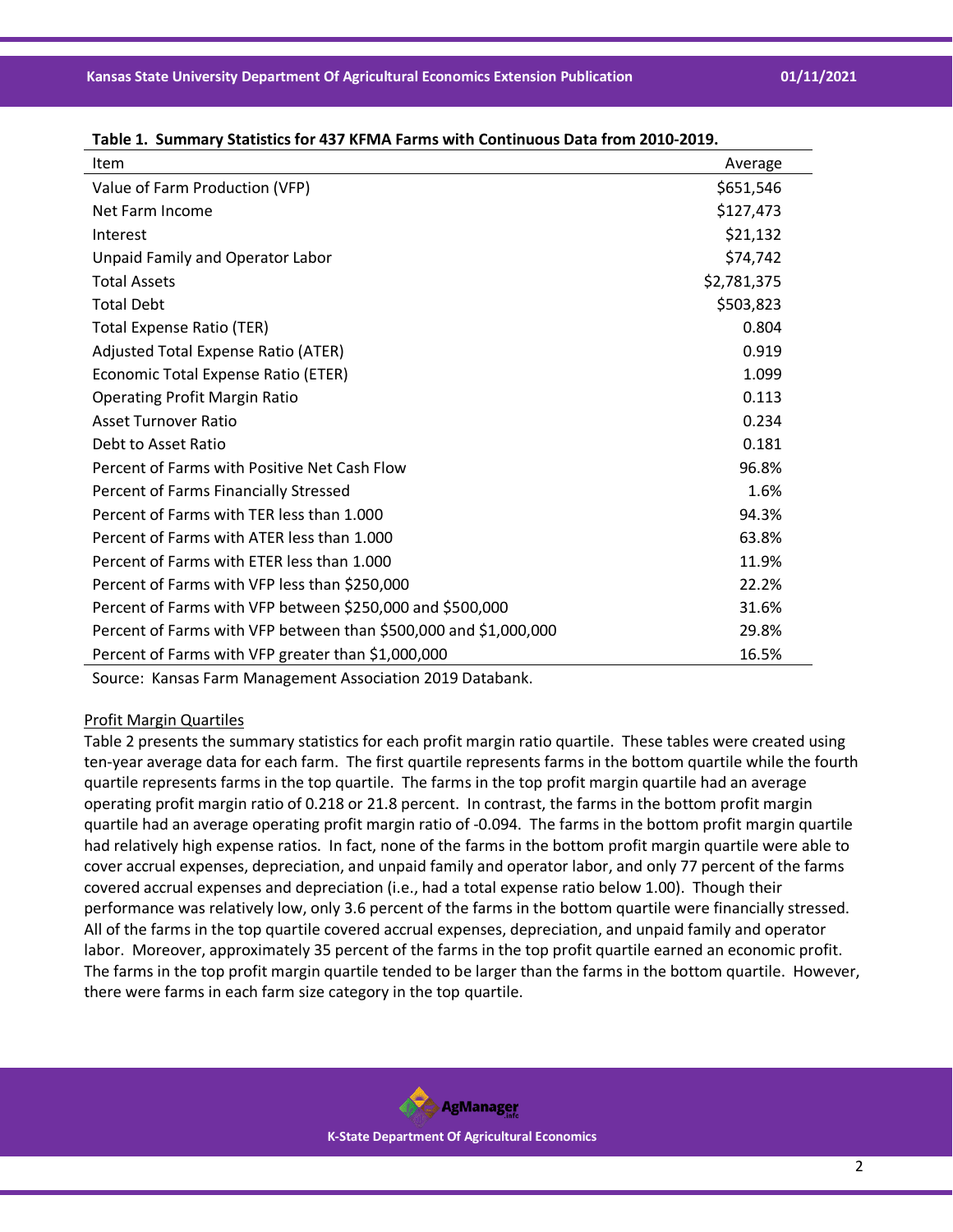#### Table 2. Summary Statistics for Operating Profit Margin Ratio Quartiles.<sup>a</sup>

|                                                             | Profit Margin Quartile |             |             |             |
|-------------------------------------------------------------|------------------------|-------------|-------------|-------------|
| Item                                                        | First                  | Second      | Third       | Fourth      |
| Value of Farm Production (VFP)                              | \$314,099              | \$500,775   | \$819,113   | \$975,292   |
| Net Farm Income                                             | \$22,331               | \$77,290    | \$146,046   | \$265,188   |
| Interest                                                    | \$14,268               | \$16,316    | \$26,053    | \$27,956    |
| Unpaid Family and Operator Labor                            | \$66,053               | \$74,653    | \$78,246    | \$80,098    |
| <b>Total Assets</b>                                         | \$1,438,530            | \$2,210,373 | \$3,190,081 | \$4,298,837 |
| <b>Total Debt</b>                                           | \$303,399              | \$368,822   | \$628,418   | \$716,492   |
| <b>Total Expense Ratio (TER)</b>                            | 0.929                  | 0.846       | 0.822       | 0.728       |
| Adjusted Total Expense Ratio (ATER)                         | 1.139                  | 0.995       | 0.917       | 0.810       |
| Economic Total Expense Ratio (ETER)                         | 1.326                  | 1.182       | 1.085       | 0.995       |
| <b>Operating Profit Margin Ratio</b>                        | $-0.094$               | 0.038       | 0.115       | 0.218       |
| Asset Turnover Ratio                                        | 0.218                  | 0.227       | 0.257       | 0.227       |
| Debt to Asset Ratio                                         | 0.211                  | 0.167       | 0.197       | 0.167       |
| Percent of Farms with Positive Net Cash Flow                | 89.1%                  | 100.0%      | 100.0%      | 98.2%       |
| Percent of Farms Financially Stressed                       | 3.6%                   | 1.8%        | 0.9%        | $0.0\%$     |
| Percent of Farms with TER less than 1.000                   | 77.3%                  | 100.0%      | 100.0%      | 100.0%      |
| Percent of Farms with ATER less than 1.000                  | 0.0%                   | 57.8%       | 98.2%       | 100.0%      |
| Percent of Farms with ETER less than 1.000                  | 0.0%                   | 0.0%        | 12.8%       | 34.9%       |
| Percent of Farms with VFP less than \$250,000               | 52.7%                  | 17.4%       | 9.2%        | 9.2%        |
| Percent of Farms with VFP between \$250,000 and \$500,000   | 33.6%                  | 46.8%       | 29.4%       | 16.5%       |
| Percent of Farms with VFP between \$500,000 and \$1,000,000 | 10.0%                  | 27.5%       | 39.5%       | 42.2%       |
| Percent of Farms with VFP greater than \$1,000,000          | 3.6%                   | 8.3%        | 22.0%       | 32.1%       |
| Number of Farms                                             | 110                    | 109         | 109         | 109         |

<sup>a</sup> The first quartile is represented by farms with the lowest operating profit margin ratio. The fourth quartile is represented by farms with the highest operating profit margin ratio.

Figure 1 presents the average annual operating profit margin ratio for the entire sample of farms and for those farms in the top quartile. The average profit margin for the entire sample was negative in 2015, and close to zero in 2016. For farms in the top quartile, the average profit margin ranged from 3.7 percent in 2015 to 10.8 percent in 2016 for these same years. Figure 1 also stresses the importance of using multiple years to benchmark farms. For example, a 20 percent profit margin was relatively easy to attain in 2010 and 2011. From 2015 to 2017, this benchmark would have been very difficult to achieve.



#### **K-State Department Of Agricultural Economics**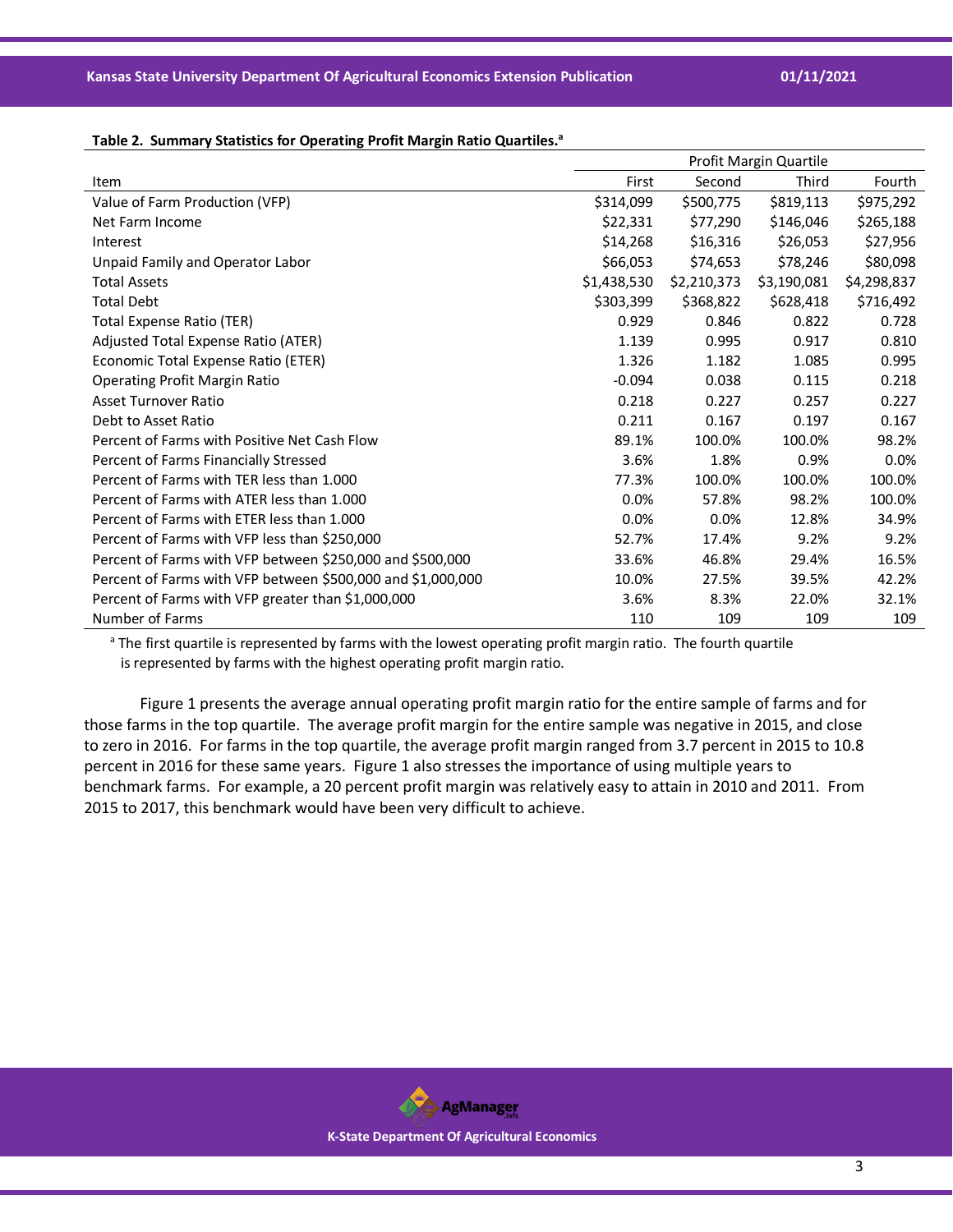

The results in table 2 are consistent with FINBIN data (University of Minnesota, Center for Farm Financial Management). Rather than using quartiles, FINBIN reports use deciles. Using FINBIN data from 2010 to 2019, farms in the bottom 20 percent and 30 percent had average operating profit margin ratios of -11.5 and -4.3 percent, respectively. Farms in the top 30 percent and 20 percent had an average operating profit margin ratio of 25.7 and 32.7 percent.

## Profit Margin Persistence

In addition to examining the profit margin quartiles for the 10-year period, we examined how common it was for farms in the bottom or top profit margin quartile from 2010 to 2014 to also be in the bottom or top profit margin quartiles from 2015 to 2019. For the 10-year period, there were 110 and 109 farms in the bottom and top profit margin quartiles, respectively. Approximately 56 percent and 53 percent of the farms in the bottom and top quartiles, respectively, were in the bottom and top profit margin quartiles for both of the 5-year periods.

The characteristics of farms in the bottom and top profit margin quartiles from 2010 to 2014 and from 2015 to 2019 are presented in table 3. The operating profit margin for the farms that were consistently in the top profit margin was 0.244 or 24.4 percent. This group of farms tended to be larger, and to have a higher asset turnover ratio than the group of farms in bottom quartile for both 5-year periods.